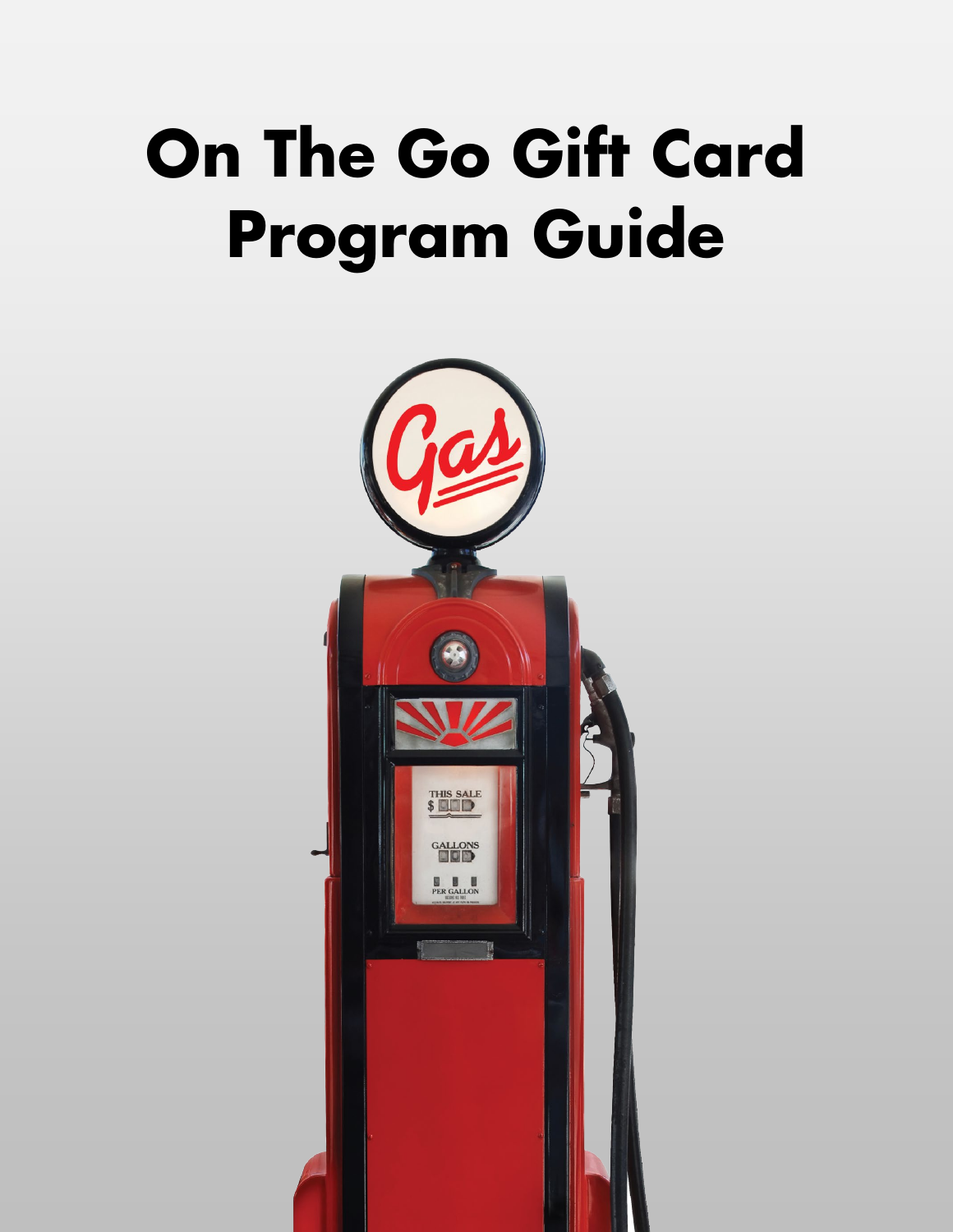# **What is the On The Go Gift Card?**

The On The Go Gift Card is a prepaid stored-value card, issued to consumers and used as an alternative to cash for purchases. This program is only offered to our unbranded locations.

#### **Boost Your Bottom Line**

- Increased Business
	- o Attract new business and maintain customer loyalty.
- Superior Business
	- o Capitalize on business-to-business opportunities by partnering with car dealerships, restaurants, universities and not-for-profit organizations.
- Reloadable
	- o The gift card is reloadable.

#### **Consumer Benefits**

- Budgeting Tool
	- o Great budgeting tool for kids and students.
- Great Gift Ideas
	- o Great gift idea for birthdays, graduations, thank you's, holidays, teachers and coaches.
- Easy To Use
	- o Value can be added at any time and the remaining balance is printed on the receipt after each transaction.

# **On The Go Gift Card Basics**

- The card has no value when shipped to your store.
- The value is placed on the card at the time of purchase.
- The card can be used at the pump or inside with the cashier.
- Your gift card transactions will be settled along with your daily credit card sales.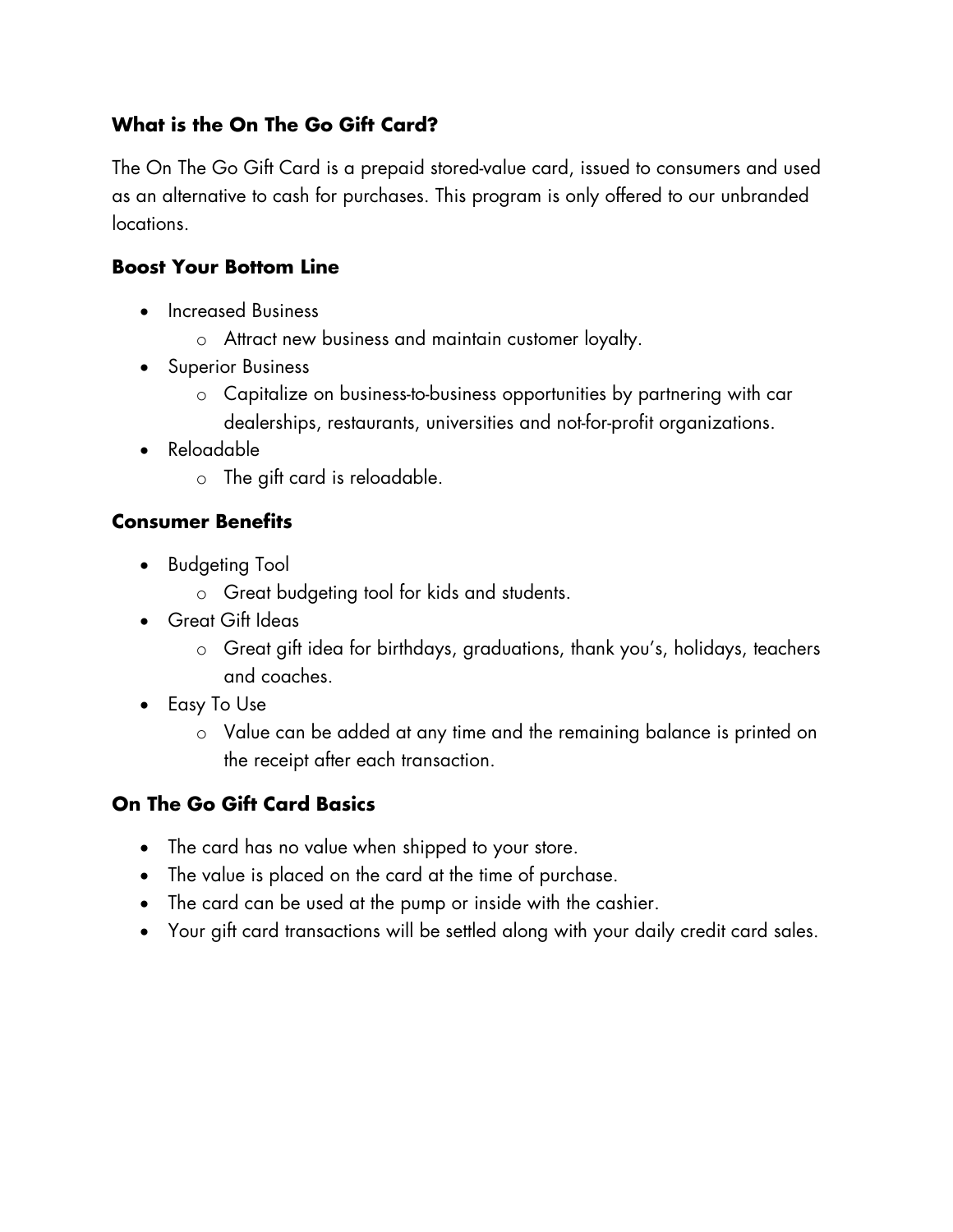# **Let's Get Started**

- 1. Set up gift card department keys in your point-of-sale (POS) system as needed. Call your POS help desk for assistance. For POS instructions, visit [www.clarkbrands.com/otggift.](http://www.clarkbrands.com/otggift)
- 2. Before selling On The Go Gift Cards, test transactions on your POS system using one card to ensure POS messages are clear to you and your team.
- 3. Train all your employees on loading, accepting and reloading of the On The Go Gift Card.
- 4. Look out for your program package to be delivered via FedEx.
- 5. If you ordered a POP Kit, please see the POP Kit Sheet for kit placement information.
- 6. Make sure the laminated POS instructions stay close to your POS system, so your cashiers can easily reference.
- 7. Start accepting the On The Go Gift Card!

# **Information for Your Staff**

Be sure to guarantee a great customer experience by educating all employees about the gift card and training all employees on how to load and accept the gift card.

- Consumer Awareness
	- o Display cards at the counter and throughout your store.
- Not Preloaded
	- o Remember cards are not preloaded. All cards must be activated by the cashier to have "value".
- Individual Line Item
	- o Each activation and/or replenishment is an individual line item.
- Multiple Uses
	- o Your customers are allowed to reload the gift card.
- Amount of the Sale
	- o If the amount due is more than the value of the card, the POS terminal will accept the remaining balance and prompt for additional payment method.
- No Fees to Consumer
	- o No fees will be charged on the gift card(s) to the consumer.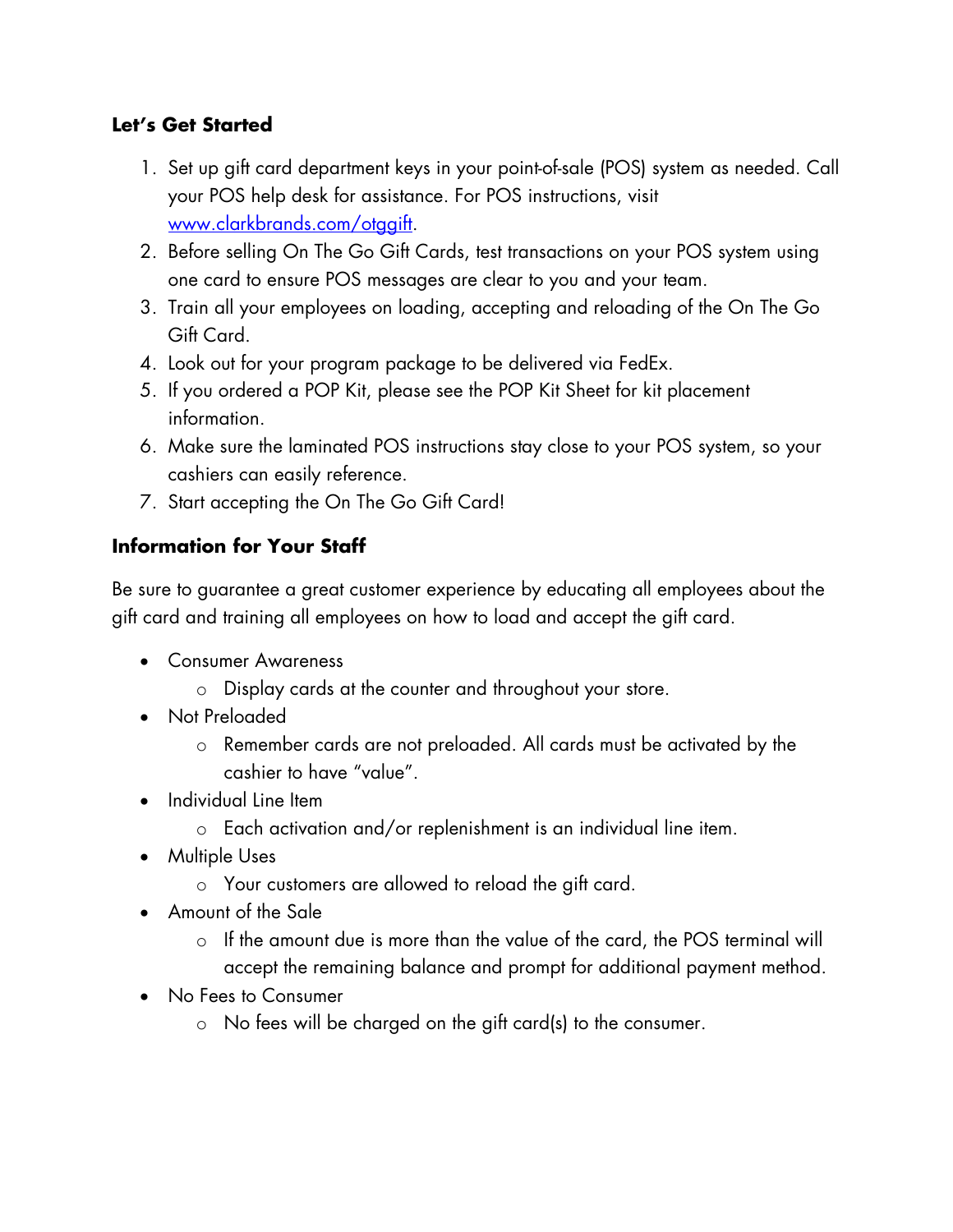# **Policies**

- Not redeemable for cash, lottery, money orders or gift cards.
- Cannot be used to pay balances on house accounts, third party fleet credit cards or any other payment methods.
- The On The Go Gift Card is intended for the purchase of products or services at your locations.
- Lost or stolen gift cards will not be replaced.
- If gift card receipts and/or journal tapes are requested of a dealer by Clark and are not received within ten days of the requested date, the location will be subject to termination of the gift card network system.
- Any dealer found to be taking advantage of the gift card program or other consumer promotions and/or abusing the On The Go Gift Card program in any way that would damage or negatively impact the gift card program is subject to termination of access to the gift card network system.

#### **Best Practices**

- Be alert to customers that make purchases of several cards at once at maximum value.
- Ask for ID when a credit card is being used to purchase a gift card.
- Do not allow any purchase of gift cards with other On The Go Gift Cards.
- Before selling On The Go Gift Cards, test transactions on your point-of-sale (POS) using one card to ensure POS messages are clear to you and your team.

#### **How can I help prevent fraudulent transactions?**

- Maintain inventory control just as you would for any product sold.
- Match terminal reporting to register reports for numbers and amounts of gift cards sold.
- Treat activated cards like cash; don't pre-activate unless necessary.
- Utilize point-of-sale equipment passwords, and only allow managers to perform activation/issuance transactions.

# **Do I have to have the gift card to run a transaction?**

Manual entry of a gift card account number is only allowed during card present transactions. Your POS will prompt for an expiration date. Enter the card's 4-digit CVD PIN at the expiration date prompt to ensure the cardholder has possession of a legitimate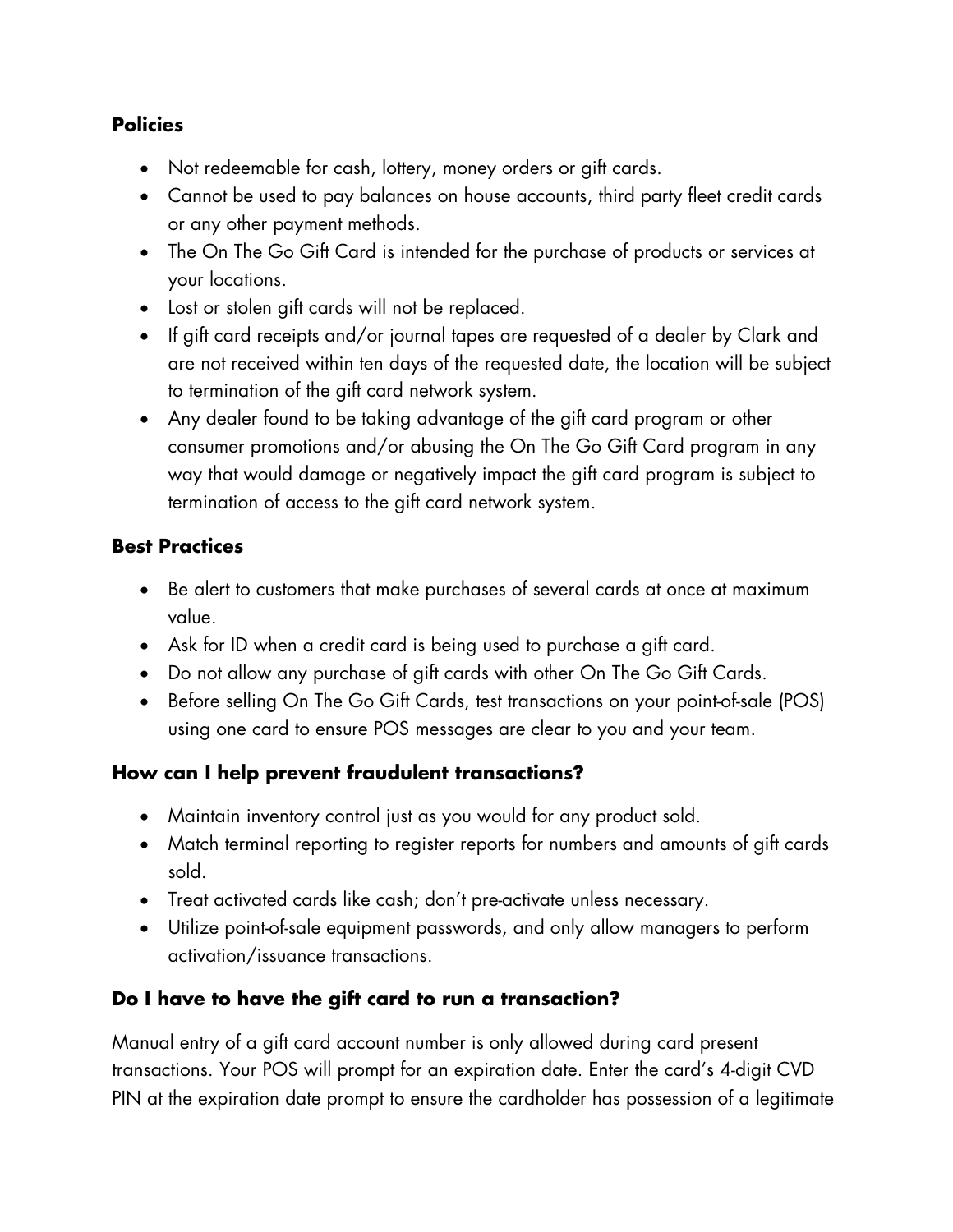card. Please note that Ruby Supersystem, Ruby Sapphire and standalone FD130 do not accept manual entry transactions.

# **Web Portal Reporting**

- There are 2 types of gift card reports, detail and summary:
	- o The Gift Card Summary Report provides the total sales for the postdate based on transaction type

| <b>Gift Card Summary Report</b><br>For Trans Dates from 10/8/2018 to 10/8/2018 |   |                   |                         |                   |                  |            |           |      |                   |  |  |  |  |
|--------------------------------------------------------------------------------|---|-------------------|-------------------------|-------------------|------------------|------------|-----------|------|-------------------|--|--|--|--|
| <b>XXX Fuels</b><br>\$37.73<br><b>Total</b>                                    |   |                   |                         |                   |                  |            |           |      |                   |  |  |  |  |
| <b>Store</b>                                                                   |   | <b>Trans Code</b> | <b>Description</b>      | <b>Trans Date</b> | <b>Post Date</b> | # of Trans | \$ Amount | Fees | <b>Settlement</b> |  |  |  |  |
| 1234                                                                           |   |                   |                         |                   |                  |            |           |      |                   |  |  |  |  |
| 1234                                                                           |   | 4                 | Tender/Redeem           | 10/8/2018         | 10/10/2018       | 3          | \$39.61   | 0.6  | \$39.01           |  |  |  |  |
| 1234                                                                           | ◤ | 3                 | <b>CAT Confirmation</b> | 10/8/2018         | 10/10/2018       |            | \$35.83   | 0.2  | \$35.63           |  |  |  |  |
| 1234                                                                           |   | 33                | Keyed<br>Tender/Redeem  | 10/8/2018         | 10/10/2018       |            | \$13.49   | 0.2  | \$13.29           |  |  |  |  |
| 1234                                                                           |   | 7                 | <b>Issue Gift Card</b>  | 10/8/2018         | 10/10/2018       |            | (S50.00)  | 0.2  | $($ \$50.20)      |  |  |  |  |
| 1234 Total                                                                     |   |                   |                         |                   |                  | 6          | \$38.93   | 1.2  | \$37.73           |  |  |  |  |

o The Gift Card Detail Report provides the details of each transaction by card number

| <b>Gift Card Detail Report</b><br>For Post Dates from 1/1/2018 to 10/8/2018 |                         |                      |           |                            |                  |           |  |  |  |  |  |  |
|-----------------------------------------------------------------------------|-------------------------|----------------------|-----------|----------------------------|------------------|-----------|--|--|--|--|--|--|
| <b>XXX Fuels</b>                                                            |                         |                      |           |                            |                  |           |  |  |  |  |  |  |
| <b>Store</b>                                                                | <b>Description</b>      | <b>Card Number</b>   |           | <b>Trans ID Trans Date</b> | <b>Post Date</b> | \$ Amount |  |  |  |  |  |  |
| 1234                                                                        | Tender/Redeem           | 600649XXXXXXXXXX0373 | 699679940 | 7/9/2018                   | 7/11/2018        | \$4.42    |  |  |  |  |  |  |
| 1234                                                                        | Tender/Redeem           | 600649XXXXXXXXXX0888 | 699679938 | 7/9/2018                   | 7/11/2018        | \$15.00   |  |  |  |  |  |  |
| 1234                                                                        | Tender/Redeem           | 600649XXXXXXXXXX2447 | 699679937 | 7/9/2018                   | 7/11/2018        | \$20.19   |  |  |  |  |  |  |
| 1234                                                                        | <b>CAT Confirmation</b> | 600649XXXXXXXXXX2611 | 699819473 | 7/10/2018                  | 7/12/2018        | \$35.83   |  |  |  |  |  |  |
| 1234                                                                        | Keved<br>Tender/Redeem  | 600649XXXXXXXXXX0449 | 700113984 | 7/12/2018                  | 7/14/2018        | \$13.49   |  |  |  |  |  |  |
| 1234                                                                        | <b>Issue Gift Card</b>  | 600649XXXXXXXXXX3290 | 701117053 | 7/19/2018                  | 7/21/2018        | (\$50.00) |  |  |  |  |  |  |

- Description of transactions:
	- o Tender/Redeem = Indoor purchase
	- $\circ$  CAT confirmation = Outdoor purchase
	- o Keyed Tender/Redeem = Indoor manually entered purchase
	- $\circ$  Issue Gift Card = loading and reloading value onto a Gift Card